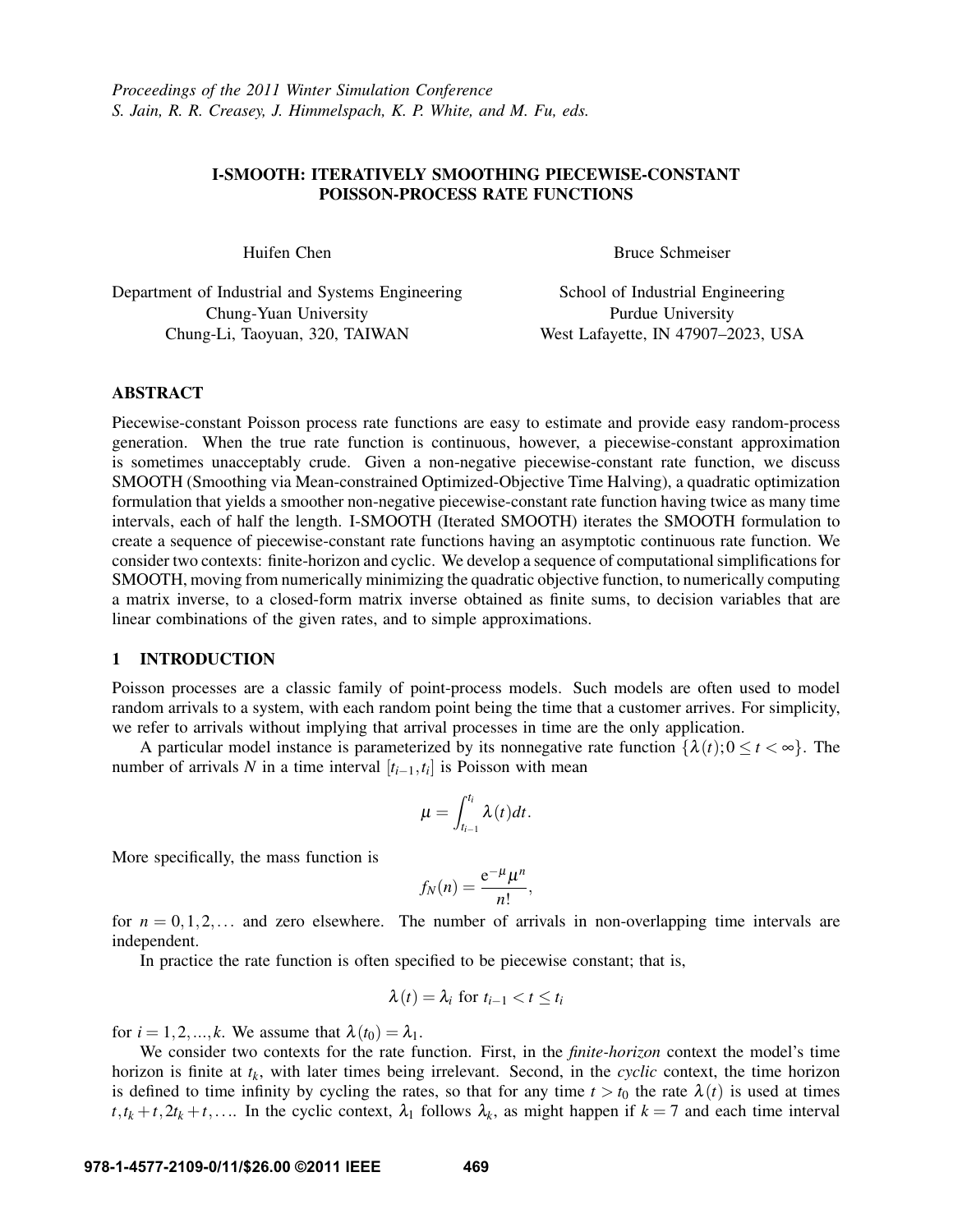corresponds to a day of the week. In the finite-horizon context  $\lambda_1$  and  $\lambda_k$  are simply the first and last rates, respectively, as might happen when the time intervals are rates estimated into the near-term future.

The piecewise-constant form is often a modeling assumption to approximate a continuous rate function. Two advantages—rate estimation and random-process generation—balance the loss of modeling accuracy. First, piecewise-constant rates are easy to estimate;  $n_i$  arrivals in *m* realizations of the interval  $(t_{i-1}, t_i]$ implies an estimate that

$$
\lambda(t) = \frac{n_i}{m(t_{i-1} - t_i)}
$$

for  $t_{i-1} < t \leq t_i$ .

Second, arrival times can be generated via the inverse transformation. Given an arrival at time *s*, the next arrival is at the time *t* satisfying

$$
u=1-\exp(-\int_{s}^{t}\lambda(v)dv),
$$

where  $u$  is a uniform  $(0,1)$  random number. Equivalently,

$$
\int_{s}^{t} \lambda(v) dv = -\ln(1-u);
$$

that is, the area under the rate function between times *s* and *t* is exponential with mean one. For piecewiseconstant rate functions, the cumulative rate function  $\Lambda(t) = \int_0^t \lambda(v) dv$  is piecewise linear, so solving for time *t* in terms of the previous arrival time *s* and the random number *u* is straightforward, as discussed in Klein and Roberts (1984).

We organize this paper as follows. In Section 2 we state the general problem of smoothing a given piecewise-constant rate function. In Section 3 we discuss five measures of solution quality. In Section 4 we discuss our approach, which is to double the number of intervals each with half of the length; each new pair of intervals has an average rate equal to the original interval. In Section 5 we discuss a simple slope-matching heuristic for determining the new rate for each interval. In Section 6 we state objective functions for the cyclic and finite-horizon contexts. Given *k* rates, we use these objective functions to determine the 2*k* new rates, in a process that we refer to as SMOOTH (Smoothing via Mean-constrained Optimized-Objective Time Halving), which when applied iteratively is I-SMOOTH. In Section 7 we derive a sequence of solution methods, beginning with numerical solution of the mean-constrained quadratic minimization problem using off-the-shelf software, then a matrix inversion, then a closed-form sum, and approximations obtained by truncating the sums. In Section 8 we present four examples. Finally, we end with a brief discussion of some additional issues, including the number of times, say *n*, to double the number of intervals.

#### 2 THE PROBLEM

Suppose that we are given the piecewise-constant rates  $\lambda_i$  corresponding to the time intervals  $(t_{i-1}, t_i]$  for  $i = 1, 2, \ldots, k$ . We consider only equal-length time intervals. Without lost of generality, we assume  $t_i = i$ for  $i = 0, 1, \ldots, k$ . We are also given the modeler's horizon context. If finite horizon, then  $t_0 \le t \le t_k$ ; if cyclic, then  $t_0 \leq t < \infty$ .

Our problem is to determine a new Poisson rate function, say  $\tau$ , that is a "better" rate function than  $\lambda$ , despite  $\lambda$  being the piecewise-constant Poisson rate function specified by the modeler. In this section we discuss possible meanings of "better".

First, we take as a constraint that the new rate function  $\tau$  should maintain the essence of the specified rate function  $\lambda$ . In particular, we require that for each time interval  $i = 1, 2, ..., k$  the mean number of arrivals remains unchanged:

$$
\int_{t_{i-1}}^{t_i} \tau(t)dt = \int_{t_{i-1}}^{t_i} \lambda(t)dt.
$$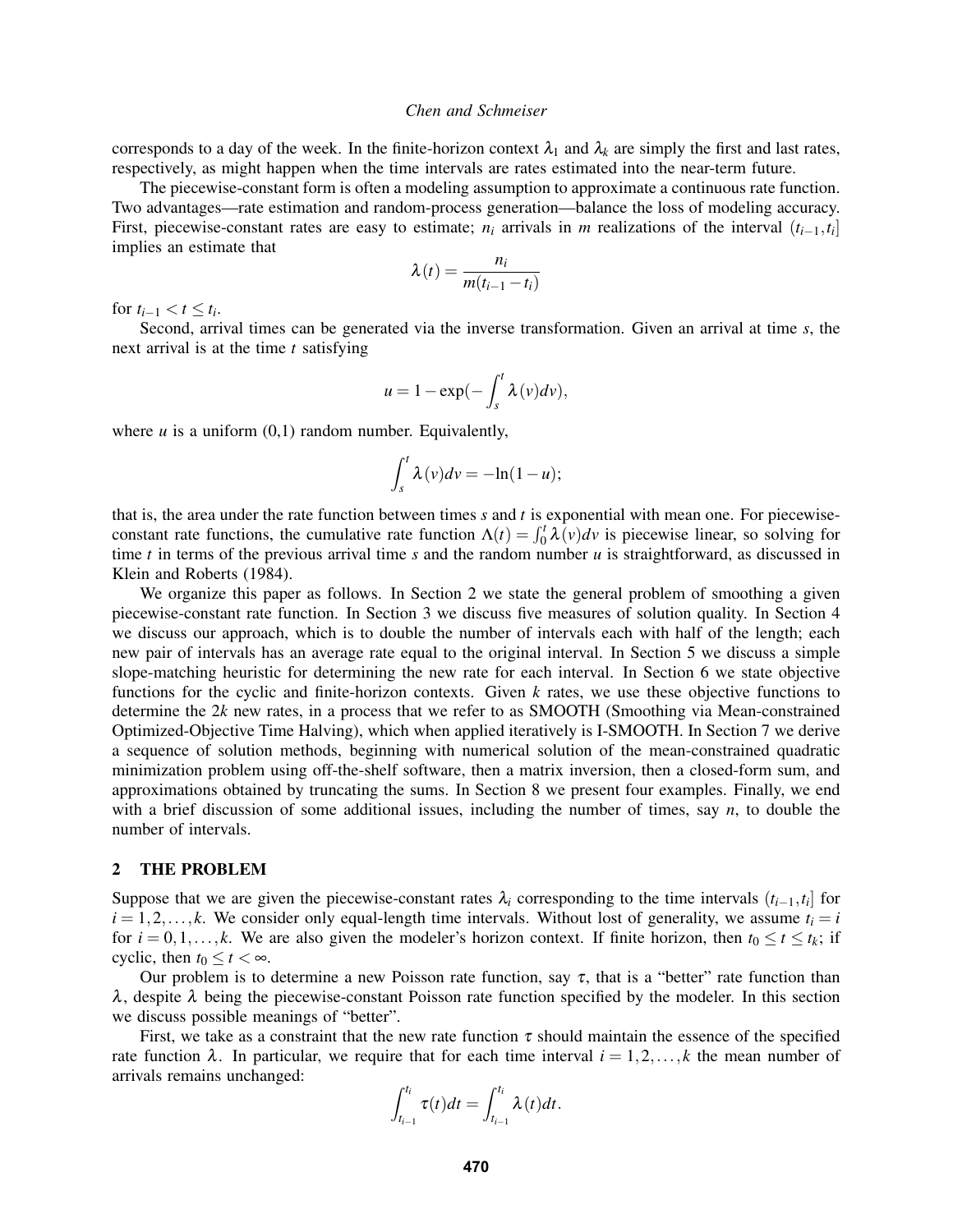We ignore the origin of the given constant rates, which might be statistical estimates or might be part of a designed experiment. Our goal is only to smooth the function over time; any statistical error in the given constant rates will remain. For methods that estimate rate functions based on given data, see Kuhl and Wilson (2000, 2001) and Leemis (1991).

Second, we take as a constraint that the solution should be nonnegative. Nevertheless, we ignore negativity until Section 9.

Third, we take as a constraint that the solution should be symmetric in time, just as Poisson processes are. That is, reversing the subscripts on  $\lambda_1, \lambda_2, \ldots, \lambda_k$  should result in reversing the time index of  $\tau$ .

Our objective is that the new rate function is "smoother" than the piecewise-constant rate function  $\lambda$ , which requires a definition of "smoother". We suppose that the true unknown rate function is continuous and that  $\tau$  should have less variation than  $\lambda$ , with possibly  $\tau$  being continuous. Because the true rate function is unknown, and because we don't have data, the specific definition of an objective function is part of the research problem.

We do know, though, that the definition of "smoother" needs to depend upon the rate context. For a cyclic rate function, the value of  $\tau(t_0)$  should be close to the value of  $\tau(t_k)$ . For the finite-horizon context, the difference  $\tau(t_0) - \tau(t_k)$  is irrelevant.

# 3 SOLUTION QUALITY

In addition to the constraints of nonnegativity and maintaining the expected number of arrivals for each of the *k* intervals, we need criteria for determining the quality of a given solution procedure and for comparing multiple procedures.

The primary measure of a solution procedure is the quality of the smoothed rate function. Ideally, most humans would look at the smoothed function and like it. In a computer implementation, however, some definition of smoothness is needed; our definition is in Section 6.

There are many possible definitions of smoothness. We do not compare them here, but rather argue that ours is intuitive, works well on various examples, and is reasonably easy to compute. If other definitions were advocated, they could be compared by considering a particular *true* continuous rate function, computing the expected number of arrivals for each time interval, providing the resulting expected values as the piecewise-constant rate function  $\lambda$ , and applying the solution procedure to obtain the new rate function  $\tau$ . The deviation of  $\tau$  from the true rate function would be a measure of the quality of the solution procedure. Various true functions could be used, with a good procedure being robust to the particular function.

A second measure of a solution procedure is the work required to obtain the solution  $\tau$ . A simple procedure is better than a complicated procedure. Finding a tractable definition of smoothness is a good start.

A third measure is the difficulty of explaining the method to a potential user, as well as the extent to which the method's explanation provides confidence. Here, again, the definition of smoothness is central.

A fourth measure is the amount of information requested from the user. In an ideal solution procedure, nothing is requested beyond  $\lambda_1, \ldots, \lambda_k$  and an indication of whether the rate is finite horizon or cyclic.

A fifth measure is, given the current arrival time *s*, the ease with which the next pseudo-random arrival time can be generated.

## 4 APPROACH: DOUBLING THE NUMBER OF INTERVALS

Recall that we are given a Poisson process rate function  $\lambda(t)$  in the form of k nonnegative constants  $\lambda_1, \lambda_2, \ldots, \lambda_k$  corresponding to the time intervals  $(t_{i-1}, t_i]$  for  $i = 1, 2, \ldots, k$ , where the range of *t* depends on the context: finite-horizon or cyclic.

Throughout this paper, we pursue the solution approach of returning a piecewise-constant rate function with 2*k* pieces, each of length half that of the original intervals. A primary appeal of this approach is that it can be applied a second time to obtain 4*k* and a third time to obtain 8*k* intervals. In the limit the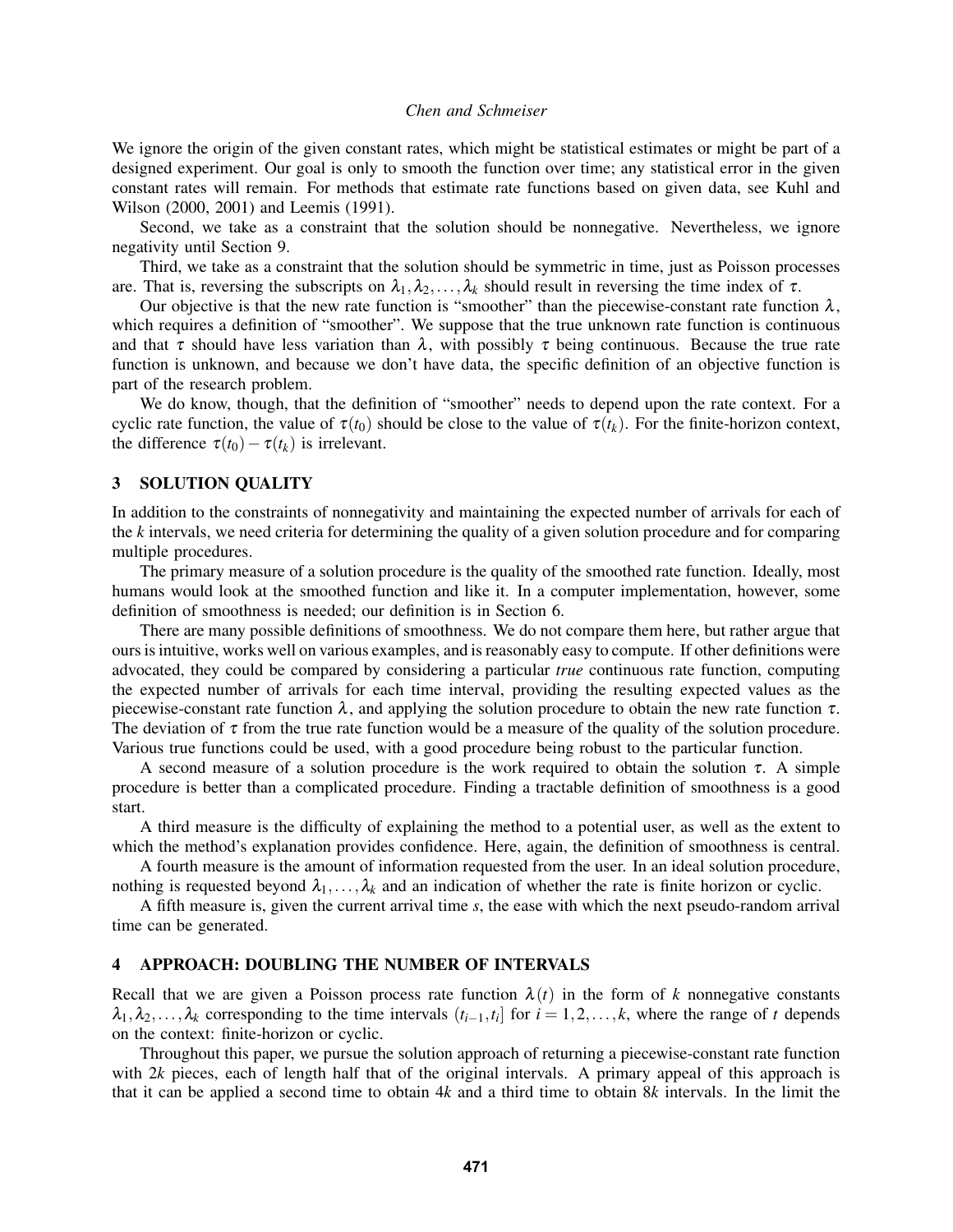approach yields a continuous approximation to the original *k* constant pieces without the need to specify a functional form. For now, however, we consider only the single iteration of creating  $2k$  rates given  $k$  rates.

The new rate function is

$$
\tau(t) = \begin{cases} \lambda_i - \gamma_i & \text{for } t_{i-1} < t \le (t_{i-1} + t_i)/2 \\ \lambda_i + \gamma_i & \text{for } (t_{i-1} + t_i)/2 < t \le t_i \end{cases}
$$

for  $i = 1, 2, \ldots, k$ . That is, if the left half of the rate of interval *i* is decreased by  $\gamma_i$ , then the right half must be increased by  $\gamma_i$  for  $i = 1, 2, ..., k$ . Any values of the decision variables  $\gamma_1, \gamma_2, ..., \gamma_k$  satisfy the *k* constraints that the expected number of arrivals is unchanged for every interval.

Figure 1 illustrates the use of  $\gamma$  increments to update a sequence of finite-horizon piecewise-constant rates. Two sets of rates are shown: the original six rates  $3/4,5/4,...,13/4$  and the updated twelve rates  $5/8,7/8,\ldots,27/8$ , which result from the increments  $\gamma_i = 1/8$  for  $i = 1,2,\ldots,6$ . These increment values are intuitively correct, in that constant jumps in the original rates result in constant jumps in the updated rates. Repeatedly applying the same doubling process results in the continuous limiting rate function  $\tau(t) = 1/2 + t/2$  for  $0 \le t \le 6$ , the line that passes through the midpoints of the original piecewise-linear rate segments. In Sections 5 and 6 we develop ideas for choosing  $\gamma$  values in situations where appropriate values are less obvious. Section 8 contains three illustrative examples and one real-world example, with figures.



Figure 1: The finite-horizon rates  $\lambda_i = 0.25 + i/2$  for  $i = 1, 2, ..., 6$  (shown as solid lines) and the twelve rates obtained by doubling the number of intervals one time (shown as the dotted lines). The increments shown are the intuitively correct values  $\gamma_i = 1/8$ , for  $i = 1, 2, \dots, 6$ .

To obtain non-negative rates, the constraints  $|\gamma_i| \leq \lambda_i$  for  $i = 1, 2, ..., k$  must be enforced. These constraints are satisfied by the intuitively correct  $\gamma$  increments in Figure 1. How to satisfy non-negativity in general is discussed briefly in Section 9.

### 5 SLOPE MATCHING

This section is intended to provide motivation and intuition, but is not needed to understand the rest of the paper. Therefore, the reader may wish to skip to the next section.

Before discussing our definition of smoothness in Section 6, we consider a "local" definition of smoothness. The idea is simple: for each interval *i*, choose the value of  $\gamma_i$  to match the slope of  $\lambda$  near interval *i*. The definition of slope is defined in terms of first differences, since the first derivative is zero except at the jumps in  $\lambda$ .

In this sense, the slope of the original rate function,  $\lambda$ , at segment *i* is

$$
\frac{\lambda_{i+1}-\lambda_{i-1}}{2},
$$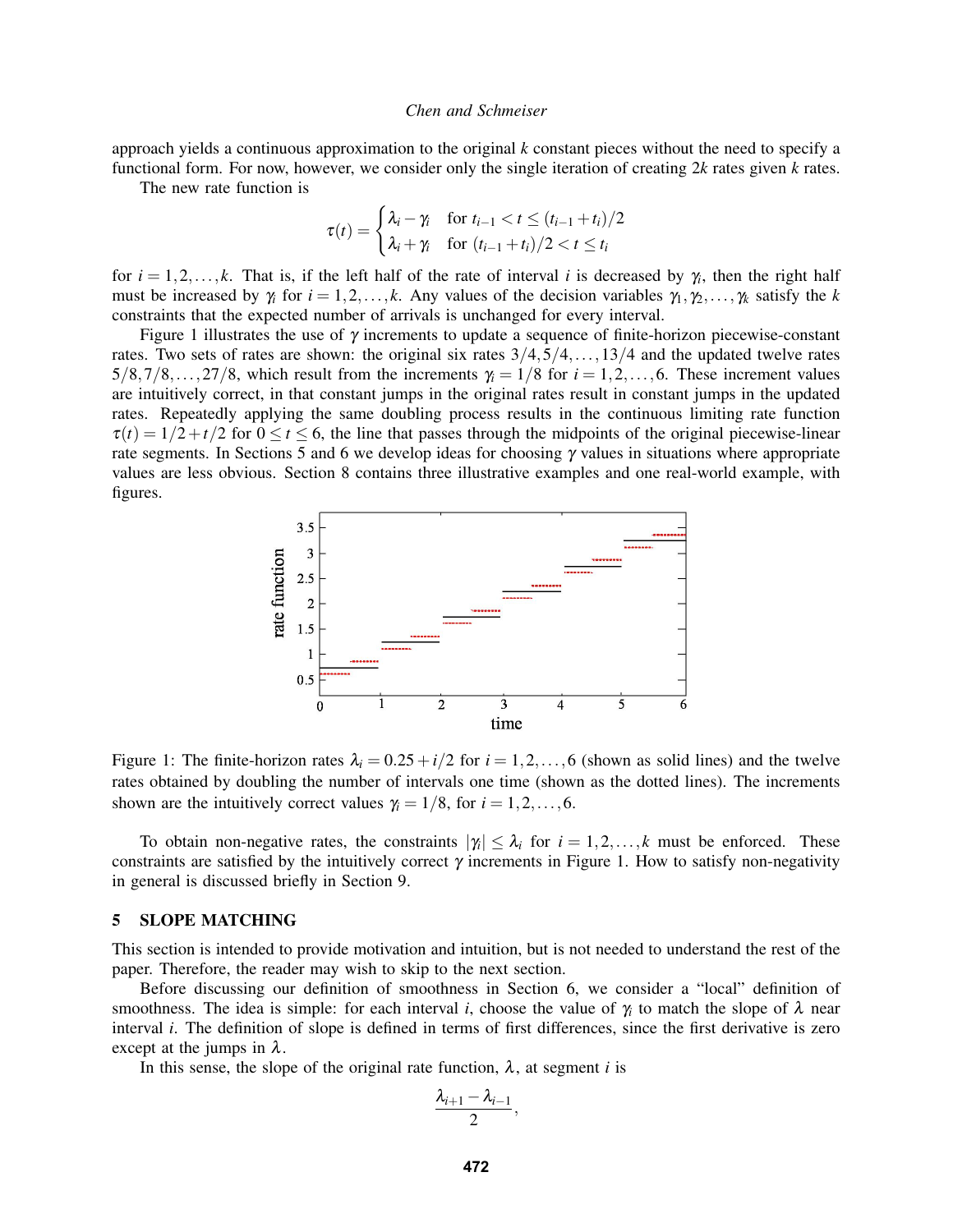the difference in the  $\lambda$  values adjacent to segment *i* divided by the time difference between their midpoints. Similarly, the slope of the new rate function,  $\tau$ , is

$$
\frac{(\lambda_i+\gamma_i)-(\lambda_i-\gamma_i)}{1/2},
$$

the difference between the two new halves divided by the time difference between their midpoints.

Setting the two slopes equal yields the first-order slope-matching solution

$$
\gamma_i = \frac{\lambda_{i+1} - \lambda_{i-1}}{8}.\tag{1}
$$

The end intervals, 1 and *k*, are treated according to whether the rate context is cyclic or finite horizon. If cyclic, then  $\lambda_0 = \lambda_k$  and  $\lambda_{k+1} = \lambda_1$ . If finite horizon, then the left-end rate is  $2\lambda_1 - \lambda_2$  and the right-end rate is  $2\lambda_k - \lambda_{k-1}$ , that is, the slope is defined using only segments 1 and 2 or  $k-1$  and  $k$ .

For equal-length intervals, the solution is also that obtained by fitting a quadratic through λ*i*−1, λ*<sup>i</sup>* , and  $\lambda_{i+1}$  and matching the fitted slope at the midpoint of segment *i*. This solution can be modified easily to consider unequal-length segments.

The first-order slope-matching solution in Equation (1) can be extended to using multiple rate-value differences. Again we take as motivation that rates that increase by a constant amount should result in a straight line; that is, if  $\lambda_{i+1} - \lambda_i = \delta$  for some sequence of intervals, then the increments  $\gamma_i$  should be equal for those intervals.

Consider the *l*th-order solution obtained by using *l* differences. Then

$$
\gamma_i = \sum_{j=1}^{l} c_j^{(l)} (\lambda_{i+j} - \lambda_{i-j}).
$$
\n(2)

From Equation (1),  $c_1^{(1)} = 1/8$ , the value that yields a straight line. Ignoring end effects, the generalization is, for interval *i*,

$$
\sum_{j=1}^{l} c_j^{(l)} (\lambda_{i+j} - \lambda_{i-j}) = 2\delta/8,
$$
\n(3)

which yields

$$
\sum_{j=1}^{l} j c_j^{(l)} = 1/8.
$$
\n(4)

For *l* > 1, there are many solutions that yield a straight line in the sense of γ*<sup>i</sup>* values being the same for multiple interval *i*. Of these solutions, we favor those with weights whose magnitudes decrease with lag *j*. Some thought, maybe developed only with some experimentation, suggests that the weights should alternate signs, with  $c_i^{(l)}$  $j^{(l)}$  being positive when *j* is odd. Also based on some experimentation, for  $0 < r < 1$ we assume the power series

$$
c_{j+1}^{(l)} = -rc_j^{(l)}.\t\t(5)
$$

The power-series assumption leads to the following weights.

Result 1 For a sequence of rates with constant changes, the unique power-series weights that yield a straight line are

$$
c_1^{(l)} = \frac{(1+r)^2}{8[1-(1+l+rl)(-r)^l]}
$$
\n(6)

and  $c_j^{(l)} = (-r)^{j-1} c_1^{(l)}$  $j = 1, 2, ..., l$ .

In Section 7.2, we find that  $r = 1/3$  yields an approximation to the solution of the more-precise optimization formulation of Section 7.1.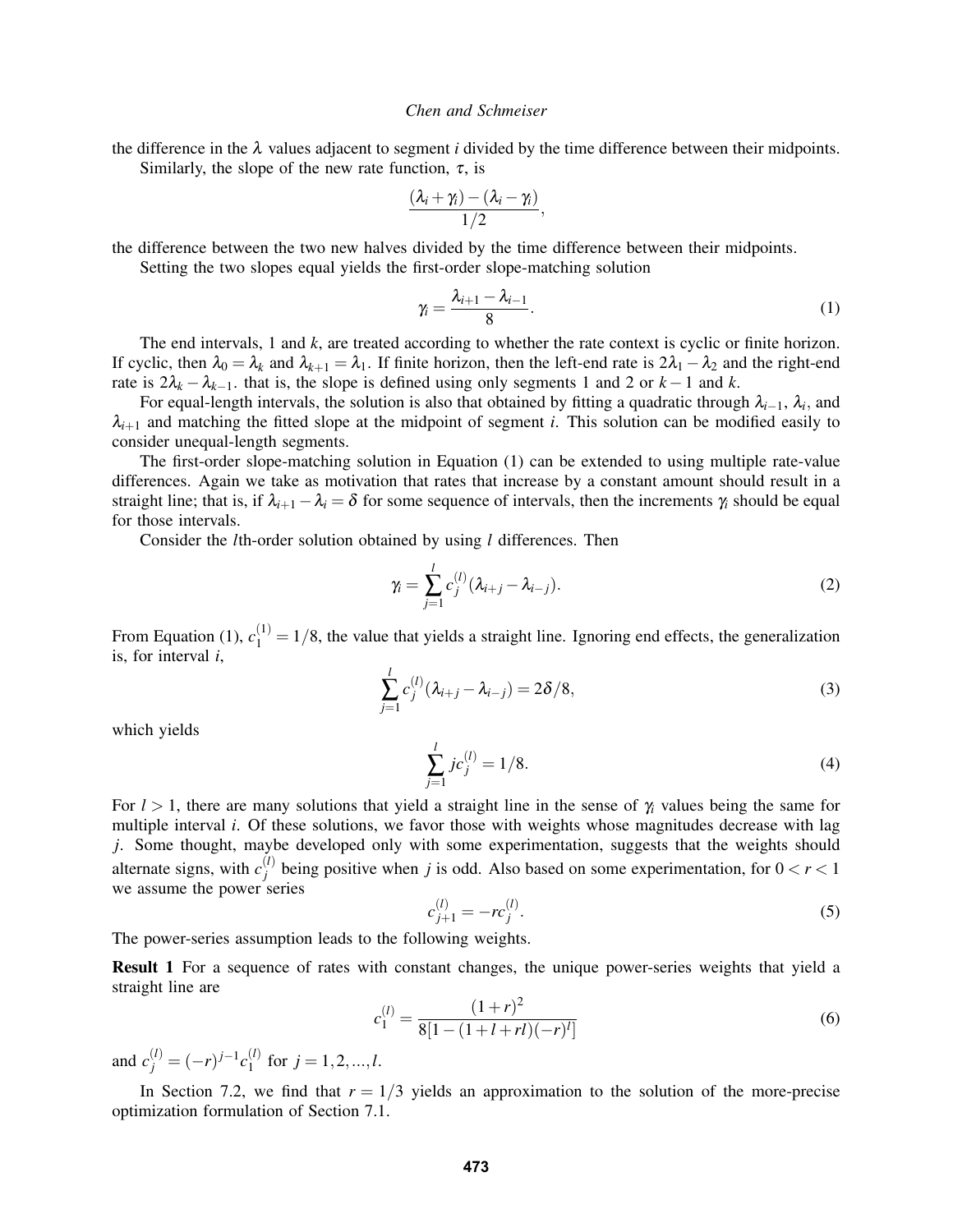## 6 DEFINING SMOOTHNESS

For a continuous function *f* over the interval  $[a, b]$ , a well-known definition of smoothness is the integral of squared second derivatives

$$
z = \int_{a}^{b} \left[ \frac{d^2 f(t)}{dt^2} \right]^2 dt.
$$
 (7)

In this definition, a smaller value corresponds to a smoother function. Perfect smoothness is a straight line, which has smoothness  $z = 0$ .

By analogy, for our piecewise-constant functions defined by  $\underline{\lambda}^T \equiv (\lambda_1,\lambda_2,\ldots,\lambda_k)$ , we define smoothness by

$$
z_F = \sum_{i=1}^{k-2} [\lambda_{i+2} - 2\lambda_{i+1} + \lambda_i]^2
$$
 (8)

when the problem horizon is finite and by

$$
z_C = z_F + (\lambda_{k-1} - 2\lambda_k + \lambda_1)^2 + (\lambda_k - 2\lambda_1 + \lambda_2)^2
$$
\n(9)

when the problem is cyclic. The extra two terms in  $Z_C$  arise from the interpretation that  $\lambda_k$  is followed by  $\lambda_1$ . These two terms are irrelevant to  $Z_F$  because the given rates are interpreted to terminate at  $t_k$  rather than to cycle back to  $t_0$ . Finite-horizon rates with constant step sizes  $\lambda_{i+1} - \lambda_i$  have perfect (i.e.,  $z_F = 0$ ) smoothness. Cyclic rate functions have perfect (i.e.  $z_C = 0$ ) smoothness only when all rates are equal.

Our objective function is to optimize the smoothness of the 2*k* pieces of the new rate function. At the centers of the *k* original pieces are jumps of size

$$
\alpha_i \equiv (\lambda_i + \gamma_i) - (\lambda_i - \gamma_i) = 2\gamma_i
$$

for  $i = 1, 2, \ldots, k$ . Between the *k* original pieces are jumps of size

$$
\beta_i \equiv (\lambda_{i+1} - \gamma_{i+1}) - (\lambda_i + \gamma_i)
$$

for  $i = 1, 2, \ldots, k - 1$ ; when the problem is cyclic, the *k*th such jump is

$$
\beta_k \equiv (\lambda_1 - \gamma_1) - (\lambda_k + \gamma_k).
$$

For notational simplicity, we follow the following convention for subscripts. When the context is cyclic, we define  $\lambda_{k+1} \equiv \lambda_1$  and  $\gamma_{k+1} \equiv \gamma_1$ ; more generally, if a subscript is less than 1, then add *k*; if greater than *k*, then subtract *k*. When the context is finite horizon,  $\lambda_0$  and  $\lambda_{k+1}$  are given constants, specified as initial and final rates to which the smoothed rate function should approach.

The smoothness of the 2*k* pieces is the sum of the squared differences of adjacent jump sizes. Let  $\gamma \equiv (\gamma_1, \gamma_2, \dots, \gamma_k)^T$ , the vector of decision variables. For the cyclic problem our objective function is to minimize

$$
zc(\underline{\gamma})\equiv \sum_{i=1}^k (\alpha_i-\beta_i)^2+(\beta_i-\alpha_{i+1})^2,
$$

a function of the 2*k* steps.

For the finite-horizon problem, the first and *k*th rates are not adjacent. We consider four cases, all incorporated into minimizing the objective function

$$
z_F(\underline{\gamma}) \equiv \sum_{i=1}^{k-1} (\alpha_i - \beta_i)^2 + (\beta_i - \alpha_{i+1})^2 + I_L[(\lambda_1 - \gamma_1 - \lambda_0) - \alpha_1]^2 + I_R[\alpha_k - (\lambda_{k+1} - \lambda_k - \gamma_k)]^2.
$$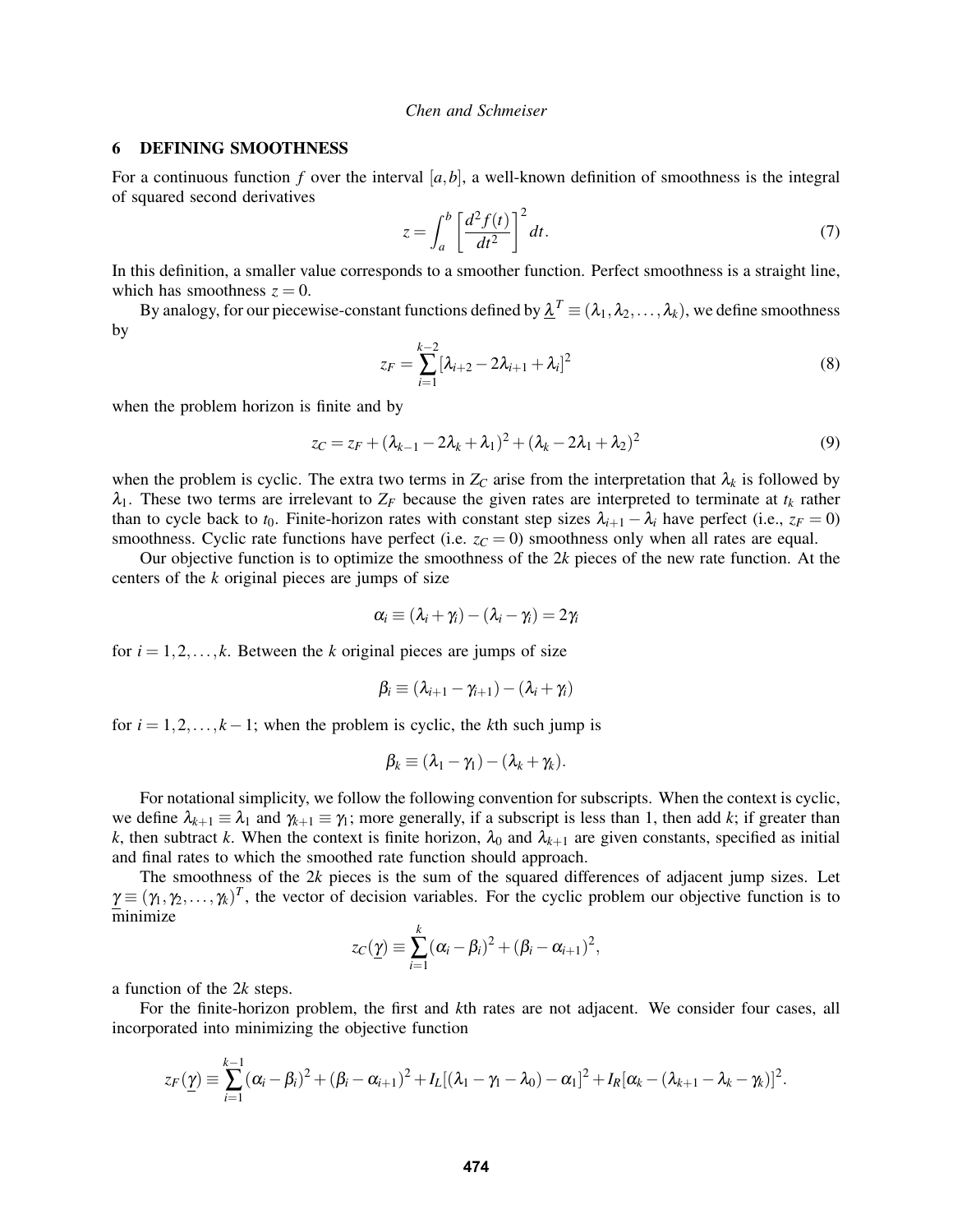The four cases are obtained via the indicator functions  $I_L$  and  $I_R$ . If  $I_L = I_R = 0$ , then the smoothed curve considers only the  $2(k-1)$  second differences of the 2*k* new rates. If  $I_L = 1$  and  $I_R = 0$ , then the smoothed rate function is asked to link to the given initial rate  $\lambda_0$ ; if  $I_L = 0$  and  $I_R = 1$ , then the smoothed rate function is asked to link to the given final rate  $\lambda_{k+1}$ ; if  $I_L = 1$  and  $I_R = 1$ , then the smoothed rate function is asked to link to both  $\lambda_0$  and  $\lambda_{k+1}$ .

In summary, we are given rates  $\lambda_i$  for  $i = 1, 2, ..., k$  as well as possibly (for the finite-horizon context) an initial rate  $\lambda_0$  and possibly a final rate  $\lambda_{k+1}$ . In the cyclic case as well as for each of the four finite-horizon cases, we wish to solve for optimal values  $\gamma_1^*, \gamma_2^*, \dots, \gamma_k^*$  of  $\gamma_1, \gamma_2, \dots, \gamma_k$  to obtain the smoothed rate function  $\lambda_i - \gamma_i^*$ ,  $\lambda_i + \gamma_i^*$  for  $i = 1, 2, \dots, k$ . As discussed in Section 7, all five minimization problems can be solved exactly and efficiently.

All five cases can arise directly in practice. The cyclic context occurs, for example, when seven rates are given for seven days of the week. The finite-horizon cases arise, for example, when the rate of organ donation is assumed to increase every year. The four finite-horizon cases allow linking to an initial rate  $\lambda_0$ and/or a final rate  $\lambda_{k+1}$ .

We refer to the process of doubling the number of intervals by minimizing the smoothness objective functions with SMOOTH. When SMOOTH is applied *n* times iteratively to obtain 2*<sup>n</sup> k* intervals, we refer to I-SMOOTH.

#### 7 OPTIMIZING SMOOTHNESS

We now consider the problem of minimizing  $z_c$  or  $z_F$ . The vector of decision variables is  $\gamma$ ; the vector of optimal decision variables is  $\underline{\gamma}^* \equiv (\gamma_1^*, \gamma_2^*, \dots, \gamma_k^*)$ . When needed for clarity, we use  $\underline{\gamma}_C^*$  $\int_{C}^{*}$  and  $\gamma_{F}^{*}$  $\frac{*}{F}$ . In both contexts, the smoothed rate function is composed of the 2*k* rates  $\tau_{2i-1} = \lambda_i - \gamma_i^*$  and  $\tau_{2i} = \lambda_i + \gamma_i^*$  for  $i = 1, 2, \ldots, k$ .

First consider a trivial special case—the finite-horizon case where  $I_L = I_R = 0$  and  $k = 1$ . Because there are no terms in the summation,  $Z_F = 0$ , which is not a function of the single decision variable,  $(\underline{\gamma}_F)_1$ . We declare  $(\gamma^*_p)$  $F(t)$ <sub> $F$ </sub>)<sub>1</sub> = 0 to be optimal and assume in the rest of this section that we are not discussing this case.

Because the objective functions are quadratic and convex, the unique minimal solutions can be obtained reliably with existing numerical software. Examples include LSQLIN (MathWorks 2010) and HSQP (Betts 1980). Such routines have the advantage that nonnegativity can be integrated into the problem with simpleto-state linear constraints. Our approach, however, is to defer discussion of the nonnegativity constraints to Section 9 so that we can obtain easy-to-compute expressions for  $\gamma^*$  when the non-negativity constraints are not tight. Our unconstrained expressions for  $\gamma^*$  require  $O(k^2)$  computing effort and  $O(k)$  memory requirements.

## 7.1 Optimal Interval Increments

Results 2 and 3 contain closed-form solutions for  $\gamma_c^*$  $\int_C^*$  and  $\gamma_f^*$  $F_F^*$ . We obtained these results by writing the cyclic and finite-horizon quadratic objective functions in matrix form and setting the first derivatives to zero. We solved the resulting system of linear equations to obtain the solutions in terms of a matrix inverse. We simplified the resulting matrix inverses using properties of circulant and symmetric matrices (Gray 1971) for the cyclic context and tri-diagonal matrices (Yamani and Abdelmonem 1997) for the finite-horizon context. The results follow after algebraic simplification.

**Result 2** For interval  $i = 1, ..., k$  in the cyclic context, the optimal increment change is

$$
(\underline{\gamma}_C^*)_i = \frac{2}{(-3)^k - 1} \sum_{h=1}^{\lfloor (k-1)/2 \rfloor} \left[ (-3)^{k-h-1} - (-3)^{h-1} \right] (\lambda_{i+h} - \lambda_{i-h}), \tag{10}
$$

where the empty summation for  $k = 1, 2$  implies that  $(\gamma_c^*)$  $_{C}^{*}$ )<sub>*i*</sub> = 0.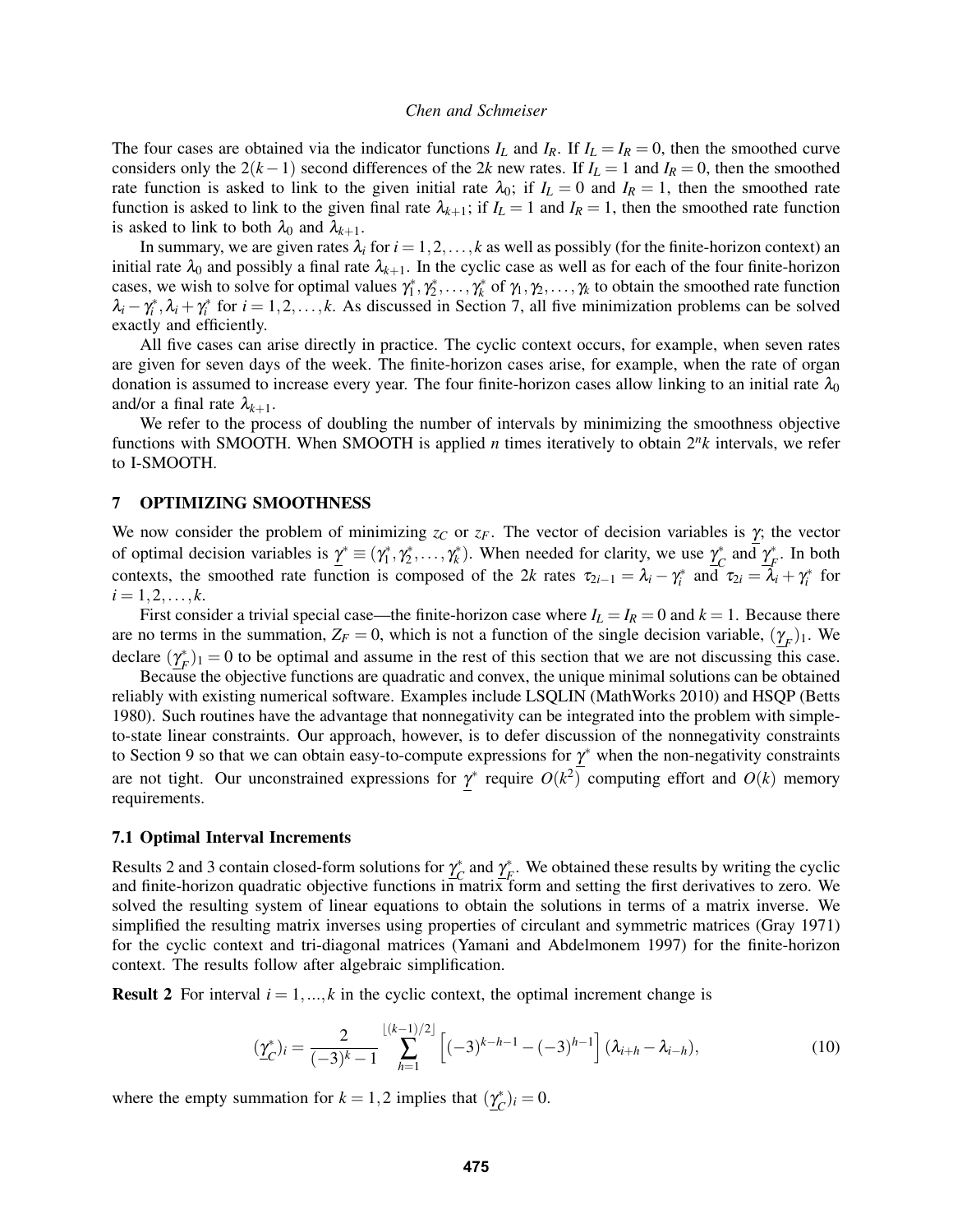**Result 3** For interval  $i = 1, ..., k$  in the finite-horizon context, the optimal increment change is

$$
(\underline{\gamma}_F^*)_i = \sum_{j=0}^{k+1} w_{i,j} \lambda_j,\tag{11}
$$

where the weights  $w_{i,j} = \phi_{i,j}/\{4\left[17^{I_L+I_R}(3^{k-1}) - (-1)^{I_L+I_R}(3^{1-k})\right]\}$  for  $j = 0, 1, ..., (k+1)$ ,

$$
\begin{array}{rcl}\n\phi_{i,0} & = & 12I_L(-1)^i \left[ 17^{I_R}(3^{k-i}) + (-1)^{I_R}(3^{i-k}) \right], \\
\phi_{i,1} & = & (-1)^i \left\{ 17^{I_L}[1 - (3 + 0.75I_L)I(i \neq 1)] + (-1)^{I_L}[1 - (3^{-1} + 0.75I_L)I(i \neq 1)] \right\} \\
& \left\{ 17^{I_R}[3^{k-i} - (3^{k-i-1} + 0.75I_L 3^{k-i})I(i = 1)] \right. \\
& \left. + (-1)^{I_R}[3^{i-k} - (3^{i+1-k} + 0.75I_L 3^{i-k})I(i = 1)] \right\}, \\
\phi_{i,m} & = & (-1)^{m-i}(8) \left[ 17^{I_L}3^{m-2} - (-1)^{I_L}3^{-m} \right] \left[ 17^{I_R}(3^{k-i}) + (-1)^{I_R}(3^{i-k}) \right] \\
\text{for } m = 2, \ldots, (i - 1), \\
\phi_{i,i} & = & 8 \left[ 17^{I_L}(-1)^{I_R}(3^{2i-k-2}) - 17^{I_R}(-1)^{I_L}(3^{k-2i}) \right] \quad \text{if } i \neq 1 \text{ and } i \neq k, \\
\phi_{i,m} & = & (-1)^{m-i-1}(8) \left[ 17^{I_L}(3^{i-1}) + (-1)^{I_L}(3^{1-i}) \right] \left[ 17^{I_R}(3^{k-m-1}) - (-1)^{I_R}(3^{m-k-1}) \right] \\
\text{for } m = (i + 1), \ldots, (k - 1), \\
\phi_{i,k} & = & (-1)^{k-i-1} \left\{ 17^{I_L}[(3^{i-1}) - (3^{i-2} + 0.75I_R 3^{i-1})I(i = k) \right\} \\
& + (-1)^{I_L}[3^{1-i} - (3^{2-i} + 0.75I_R 3^{1-i})I(i = k)] \\
& + (-1)^{I_R}[(3^{-1} + 0.75I_R)I(i \neq k) - 1] \\
\phi_{i,k+1} & = & 12I_R(-1)^{k-i} \left[ 17^{I_L}(3^{i-1})
$$

and the indicator function  $I(A)$  equals 1 if logic A is true and 0, otherwise.

For both the cyclic and finite-horizon contexts, only Results 2 and 3 need to be computed. The results require only  $O(k^2)$  computing. Therefore, we avoid numerically minimizing the quadratic objective functions. Better, we avoid computing the  $O(k^3)$  terms required for computing the solution using the matrix inverse. Result 3 includes all four finite-horizon cases by writing many terms using the indicators *I<sup>L</sup>* and *IR*. Pre-computing a powers-of-three vector speeds computation time in Results 2 and 3.

Equation (10) shows the cyclic behavior of  $\gamma_c^*$  $\chi^*_{C}$ , in which all the  $\lambda$ 's with the same lag from  $\gamma^*$ 's have the same weight (i.e., the *h*-lag weight of  $\lambda_{i+h}$  associated with  $(\gamma_c^*)$  $(C<sup>*</sup>)<sub>i</sub>$  is functionally independent of *i*). Furthermore, the weight of  $\lambda_i$  for  $(\gamma_c^*)$  $_{C}^{*}$ )<sub>*i*</sub> is 0.

Equation (11), compared with Equation (10), is more complicated because for each  $(\gamma_{\mu}^*$  $(F<sup>*</sup>)<sub>i</sub>$ , the weights of λ's are affected by the end rates and hence, depend on the value of *i*.

#### 7.2 Asymptotic Approximation

When *k* is large, we can accurate approximations that are a bit simpler than  $\gamma_c^*$  $\int_C^*$  and  $\underline{\gamma}_F^*$ *F* .

**Corollary 1** In the cyclic context, when *k* is large the elements of  $\gamma_c^*$  $\int_{c}^{*}$  can be approximated using

$$
(\tilde{\underline{\gamma}}_C^*)_i = \frac{2}{9} \sum_{h=1}^{\lfloor (k-1)/2 \rfloor} (-3)^{1-h} (\lambda_{i+h} - \lambda_{i-h})
$$

for  $i = 1, 2, ..., k$ .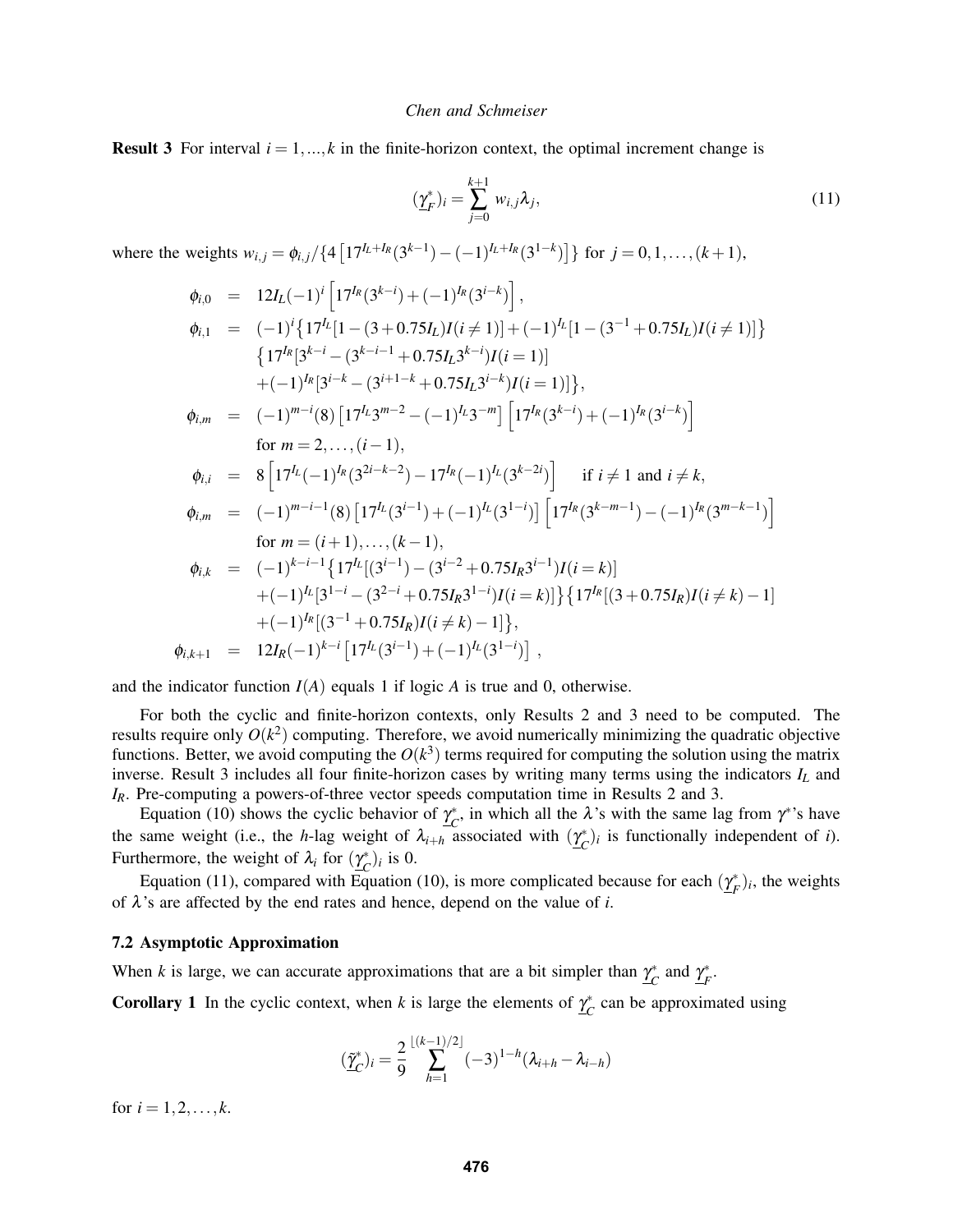**Corollary 2** In the finite-horizon context, when *k* is large the elements of  $\gamma_{\kappa}^*$ *F* can be approximated using

$$
(\tilde{\underline{\gamma}}_F^*)_i = \sum_{j=0}^{k+1} \tilde{w}_{i,j} \lambda_j,
$$

where the weights are

$$
\tilde{w}_{i,0} = (I_L/17)(-3)^{2-i}[1+(-17)^{-I_R}I(i=k)],
$$
\n
$$
\tilde{w}_{i,1} = 0.25(-3)^{-i}\left\{3-(1+2.25I_L)I(i=1)+3(-17)^{-I_R}I(i=k)\right\}
$$
\n
$$
\left\{[1-(3+0.75I_L)I(i\neq 1)]+(-17)^{-I_L}[1-(3^{-1}+0.75I_L)I(i\neq 1)]\right\},
$$
\n
$$
\tilde{w}_{i,i-h} = -2(-3)^{-h-1}\left[1-(-17)^{-I_L}9^{1-i+h}I(2 \leq i \leq \lfloor (k+1)/2 \rfloor) +(-17)^{-I_R}9^{i-k}I(\lfloor (k+1)/2 \rfloor+1 \leq i \leq k-1)\right]
$$
\nfor  $h = 1, ..., (i-2)$ ,  
\n
$$
\tilde{w}_{i,i} = 2(3^{|2i-k-1|-k})\left[-(-17)^{-I_L}I(2 \leq i \leq \lfloor (k+1)/2 \rfloor) +(-17)^{-I_R}I(\lfloor (k+1)/2 \rfloor+1 \leq i \leq k-1)\right],
$$
\n
$$
\tilde{w}_{i,i+h} = 2(-3)^{-h-1}\left[1+(-17)^{-I_L}9^{1-i}I(2 \leq i \leq \lfloor (k+1)/2 \rfloor) -(-17)^{-I_R}9^{i+h-k}I(\lfloor (k+1)/2 \rfloor+1 \leq i \leq k-1)\right]
$$
\nfor  $h = 1, ..., (k-i-1)$ ,  
\n
$$
\tilde{w}_{i,k} = 0.25(-3)^{i-k-1}\left[3-(1+2.25I_R)I(i=k)\right]\left\{[(3+0.75I_R)I(i\neq k)-1]\right\} +(-17)^{-I_R}\left[(3^{-1}+0.75I_R)I(i\neq k)-1\right],
$$
\n
$$
\tilde{w}_{i,k+1} = -(I_R/17)(-3)^{i+1-k}\left[1+(-17)^{-I_L}I(i=1)\right].
$$

Although the cyclic large- $k$  approximation  $\tilde{\gamma}_c^*$  $^*_{C}$  in Corollary 1 is simpler to state than the finite-horizon large-*k* approximation  $\tilde{\gamma}_k^*$  $F_F^*$  in Corollary 2, the values are similar except for the finite-horizon's end effects. The lag-*h* weight in the cyclic approximation  $\tilde{\gamma}_c^*$  $\int_{C}^{*}$  decreases by the factor  $1/3$  each time that  $|h|$  increases by 1; the finite-horizon weights differ only a bit, except at intervals near the ends.

With a bit more error, computation effort can be reduced to  $O(k)$ . Because large- $|h|$  weights are relatively small, weights with lags |*h*| greater than some value, such as four, can be set to zero. If four is chosen, then the first omitted weight has magnitude about  $(2/9)(1/3)^{-4} = 2/729$ . The slope-matching heuristic in Section 5 corresponds to truncating the weights after lag  $|h| = 1$ .

### 8 EXAMPLES

We now show the results of I-SMOOTH as applied to four examples. Each example is illustrated in a figure, with the first subplots showing the original rate function, and subsequent subplots showing the smoothed rate function after each application of SMOOTH.

Example 1 is given three rates,  $\lambda_1 = 1$ ,  $\lambda_2 = 2$ ,  $\lambda_3 = 3$  in the finite-horizon context, as plotted in the "iteration 0" of Figure 2. The second subplot, "iteration 1", shows six intervals. Notice that the first pair of intervals has rates that average to  $\lambda_1 = 1$ , the second pair averages to  $\lambda_2 = 2$ , and the third pair averages to  $\lambda_3 = 3$ . The "iteration 2" subplot shows twelve intervals, each of length 0.25. Finally, the right-most subplot "iteration 5" shows 96 intervals, each of length 1/32. This example illustrates a property that we think desirable: the I-SMOOTH limiting rate function should be linear when the original rates have equal jumps.

Example 2, illustrated in Figure 3, is the same as Example 1, except that the context is cyclic rather than finite-horizon. Because the first and third intervals are adjacent, the rates converge as the subplots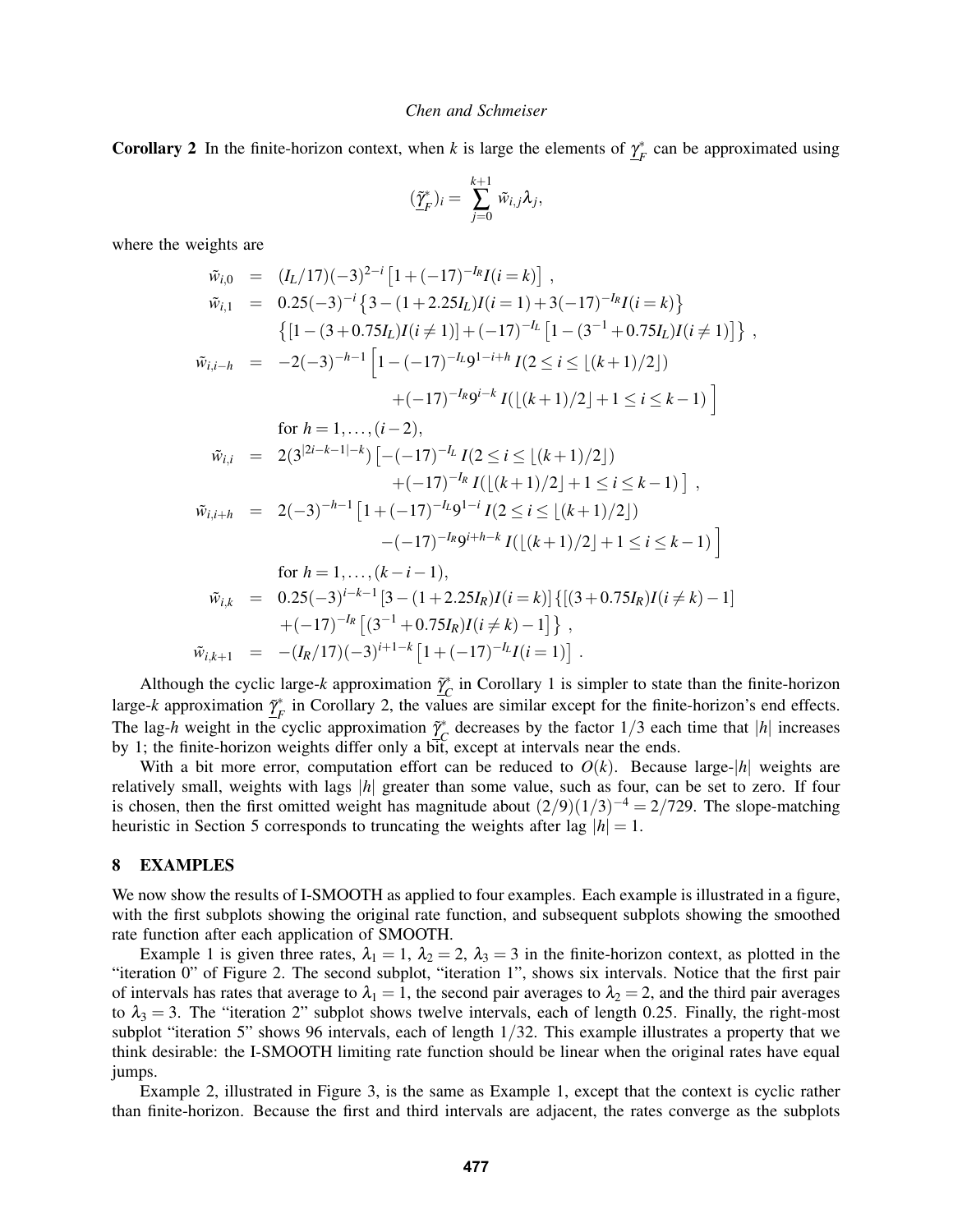



Figure 2: The original rate function and five I-SMOOTH iterations for Example 1. The finite-horizon context with  $k = 3$ ,  $\lambda_1 = 1$ ,  $\lambda_2 = 2$  and  $\lambda_3 = 3$ .

move from three intervals in iteration 0, to six intervals in iteration 1, through 96 intervals in iteration 5. The limiting I-SMOOTH function is continuous, including at the times  $t = 0, 3, 6, \ldots$  where the cycles connect.



Figure 3: The original rate function and five I-SMOOTH iterations for Example 2. The cyclic context with  $k = 3$ ,  $\lambda_1 = 1$ ,  $\lambda_2 = 2$  and  $\lambda_3 = 3$ .

Example 3, illustrated in Figure 4, is identical to Example 1, except that the rates are now  $\lambda_1 = 0.1$ ,  $\lambda_2 = 1.1$ , and  $\lambda_3 = 2.1$ . Unlike Example 1, the limiting rate function is not linear, despite the constant jumps between interval rates. The reason is that at each iteration the rate function is required to be non-negative and to integrate to the original rate  $\lambda_i$ . The I-SMOOTH limiting function is again continuous, but the limiting rate is zero for the time interval [0, 0.5].

Example 4 is a real-world example. The original piecewise-constant rates, shown in the first subplot of Figure 5, are the 1988 through 2010 yearly live-donor kidney-donation numbers obtained from the Organ Procurement and Transplantation Network web site (OPTN 2011). Because the actual donation-rate function is not piecewise constant, but rather continuous with no jump at the new year, smoothing the original function is reasonable. The second through fourth subplots show the progress of I-SMOOTH iterations 1, 2, and 3, which have 46, 92, and 184 intervals respectively. Non-negativity is not an issue. For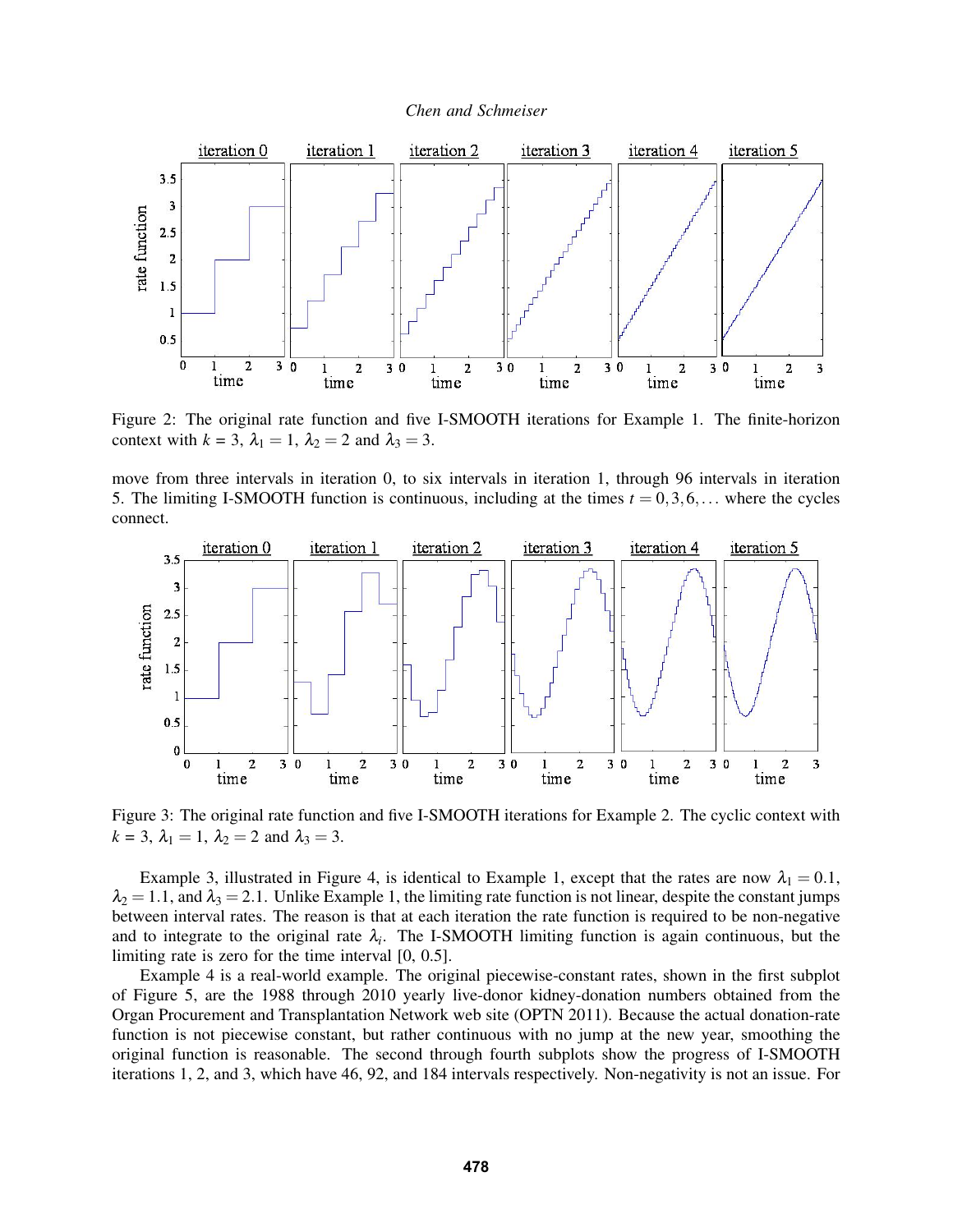



Figure 4: The original rate function and five I-SMOOTH iterations for Example 3. The finite-horizon context with  $k = 3$ ,  $\lambda_1 = 0.1$ ,  $\lambda_2 = 1.1$  and  $\lambda_3 = 2.1$ . Here the limiting result is non-linear because of the non-negativity constraints.

each of the original twenty-three intervals, the expected number of arrivals is unchanged from the original piecewise-constant rates.



Figure 5: The original rate function and three I-SMOOTH iterations for Example 4. Yearly live-donor kidney-donation data from 1988 through 2010.

## 9 DISCUSSION

Because of page limitations, we leave five topics undiscussed, other than brief comments here.

Other definitions of smoothness could be used, including the similar concept that minimizes the sum of squared jump sizes. We prefer our definition largely because of a particular example: for the finite-horizon problem, when the given rate constants have equal-sized jumps, our definition yields equal-sized jumps, which are intuitively appealing.

Poisson rate functions must be non-negative. Other than including non-negativity as constraints in numerical optimization, we have considered two ideas. The first is to smooth  $\ln(\lambda_i)$ , but that approach is complicated by any zero rates. The second is to smooth unconstrained, check for negative rates, "push up" the most negative rate to zero, and re-solve with that rate fixed at zero.